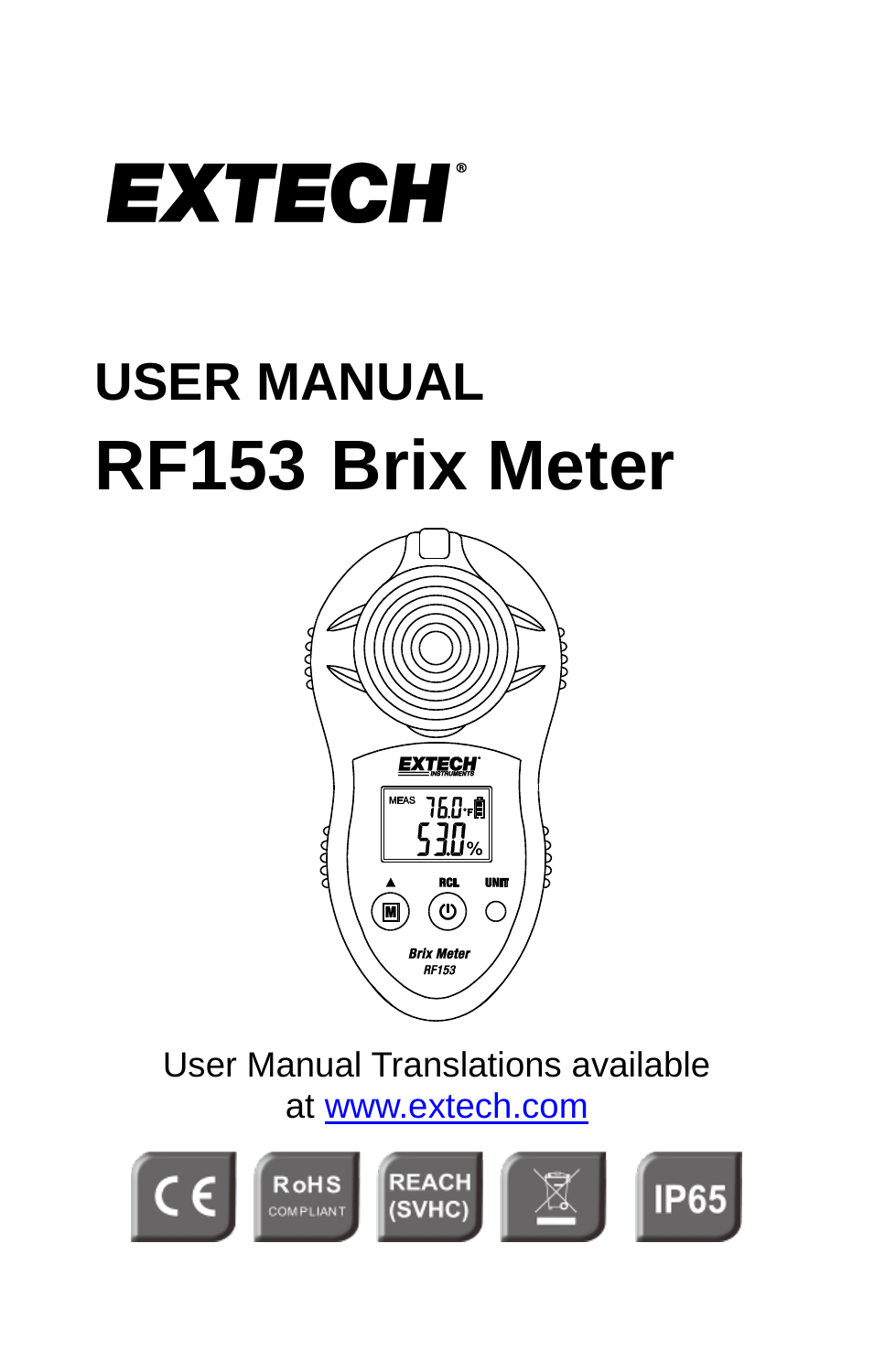## **Table Contents**

|    | 1. Introduction             |    |
|----|-----------------------------|----|
| 2. | Safety                      |    |
| 3. | Specifications              | 8  |
| 4. | <b>Product Descriptions</b> | 10 |
| 5. | Operation                   | 12 |
| 6. | Maintenance                 | 20 |
|    | 7. Customer Support         | 22 |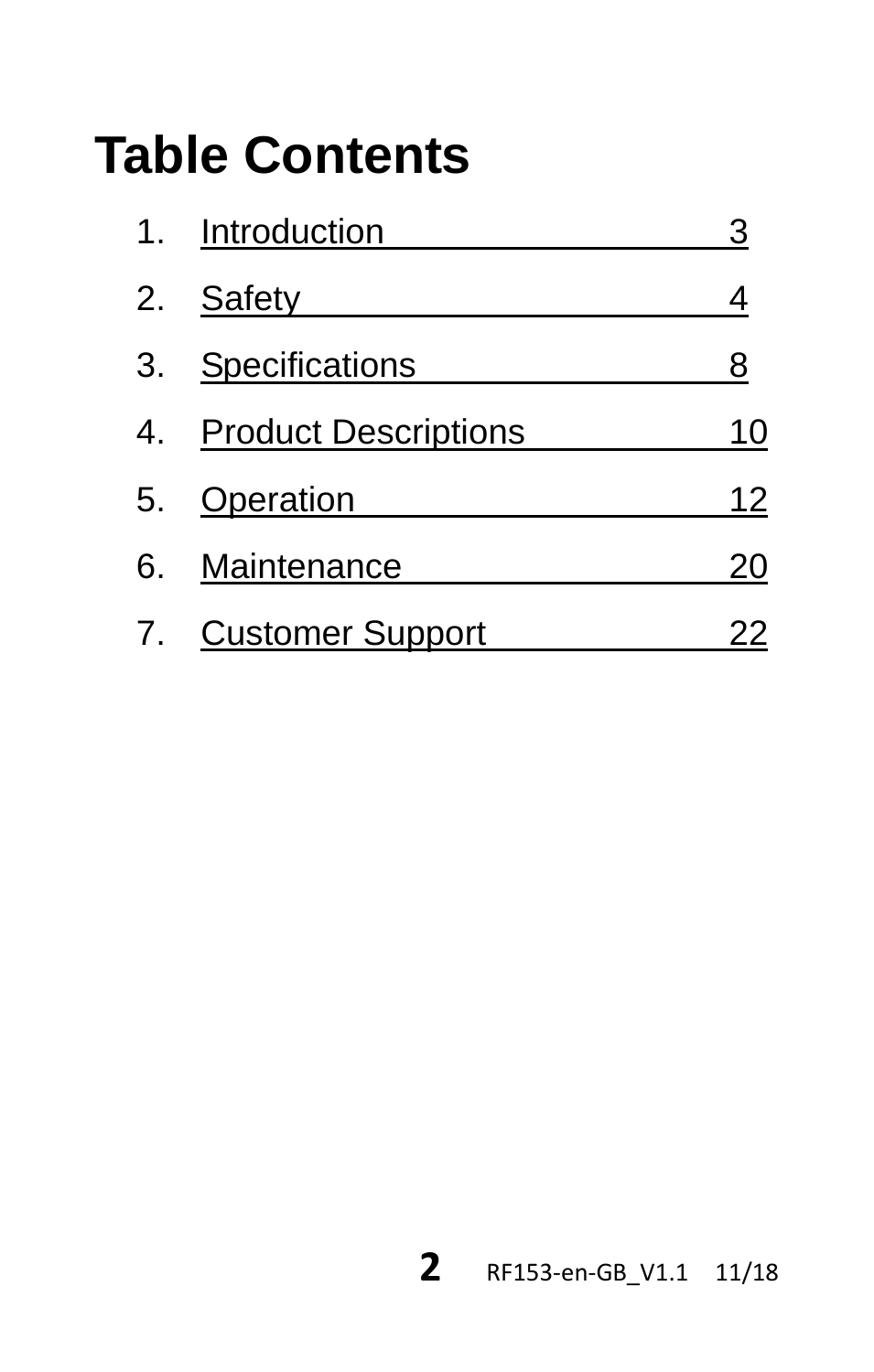## **1. Introduction**

Thank you for selecting the Extech RF153 Brix Meter. We ship this meter fully tested. With proper use, it will provide years of reliable service.

## **1-1 Features**

- Wide measurement range (Brix 0~53%)
- Sugar content (Brix%) display
- Refractive Index (RI) measurement
- High resolution (Brix 0.1%)
- Auto Temperature Compensation ATC
- Dual LCD display
- Low power consumption
- IP65 Splash/Dust-proof
- Automatic measurement function
- Memory mode automatically stores up to 10 readings
- Sapphire coating is abrasion and corrosion-resistant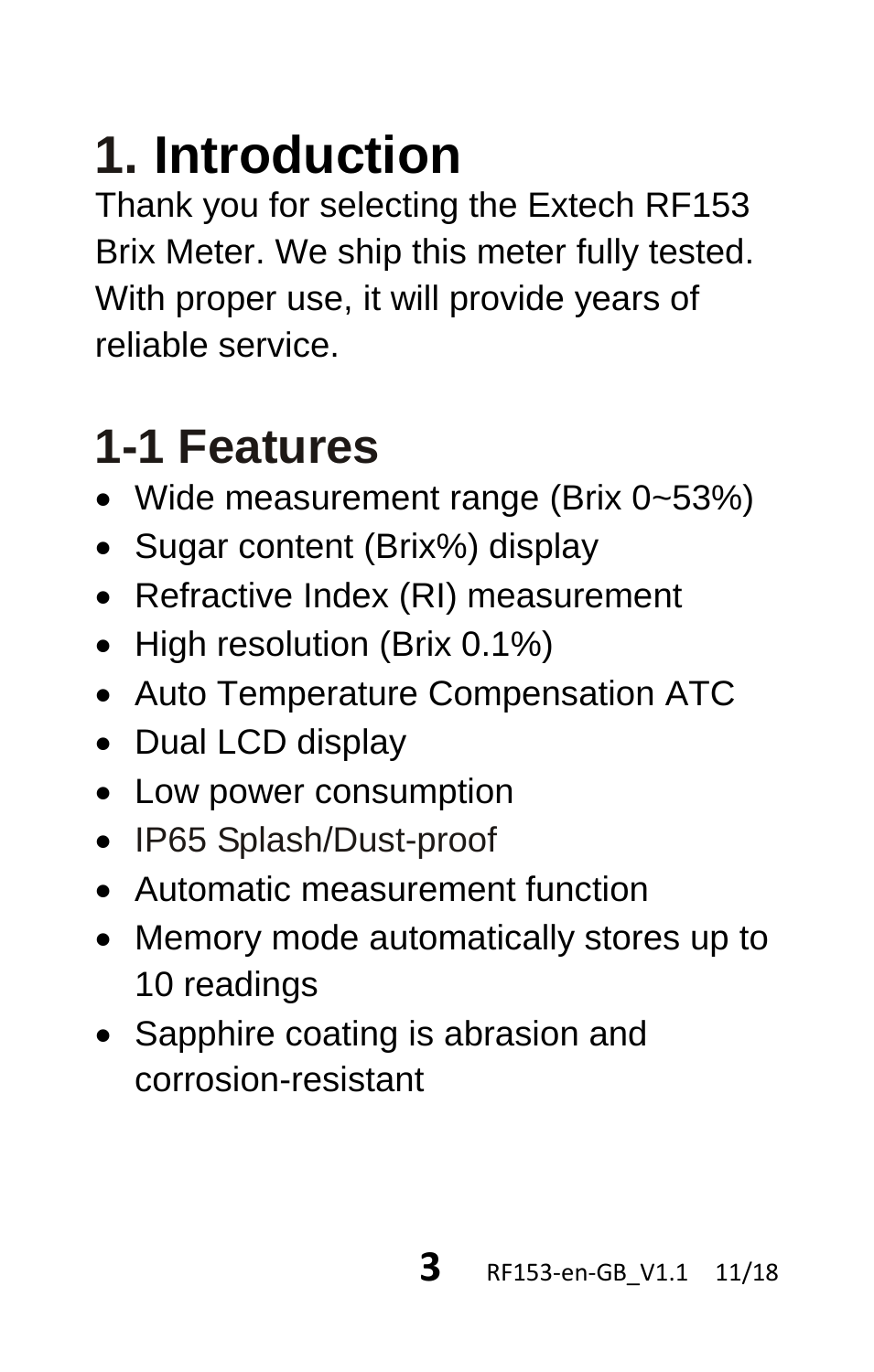## **1-2 Applications**

- Sugar, food and beverage production inspection (fruit juices, soft drinks).
- Measure sugar concentration in cane, fruits, vegetables, etc.
- Measure sugar content of fruit and plants to determine maturity (helpful in seed selection, and fertilization).
- For use in canning factories, breweries, beverage plants, etc. for quality control inspections to determine the degree of sugar (Brix).
- For use in restaurants for sweetness control.
- Control the concentration of industrial fluids (cutting coolants, hydraulic fluids, and antifreeze) to prevent corrosion.

# **2. Safety**

Read the following safety information carefully before attempting to operate or service the meter. Only qualified personnel should perform repairs.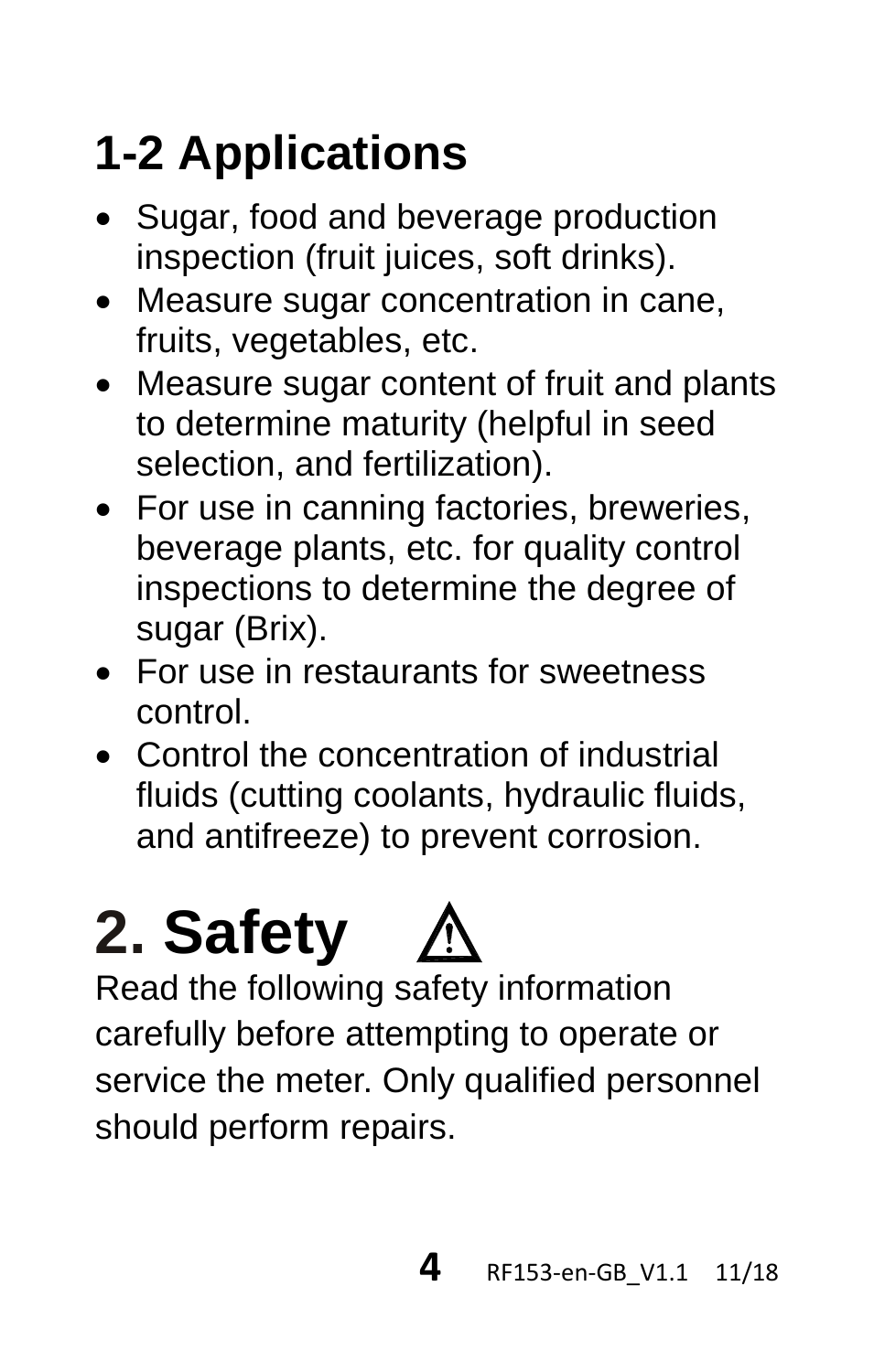# **2-1 Safety Symbols** CE Certification.

**RoHS** Restricts the use of six substances within electrical and electronic equipment (EEE).

**REACH(SVHC)** This device does not

use materials or substances identified by REACH to be potentially harmful or hazardous.

**IP (Int'l Protection Classification)** Conforms to the IP65 waterproof specification.

You, as the end user, are legally bound (**EU Battery ordinance**) to return all used batteries, **disposal in the household garbage is prohibited!** You can hand over your used batteries / accumulators at collection points in your community or wherever batteries / accumulators are sold!

**Disposal:** Follow the valid legal stipulations in respect of the disposal of the device at the end of its lifecycle.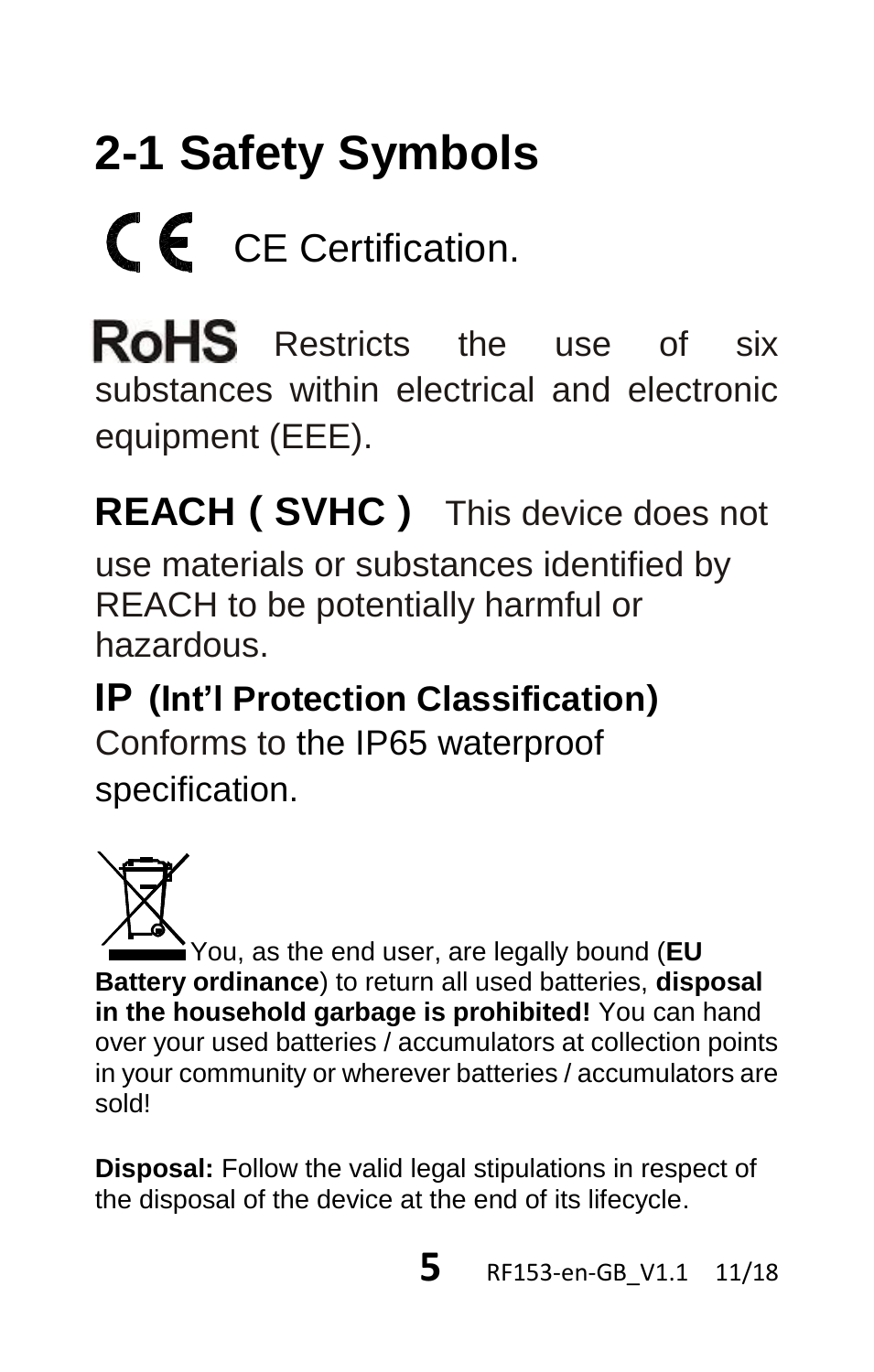## **2-2 Warning**

To avoid injury:

- Please read the manual carefully to ensure safe and correct use of this device.
- Do not disassemble or modify the meter.
- Do not attempt to repair the meter. Only qualified personnel may do so.
- This is high precision device, do not apply excessive force or pressure to the LCD or prism. Avoid shock and vibration.
- Do not use this meter near magnets or magnetic fields.
- Do not use the meter near an open flame or in flammable environments.
- Do not use this meter where the ambient temperature exceeds the recommended range of 10°C (50ºF) to 40°C (104ºF) or in areas where the Relative Humidity exceeds 80%.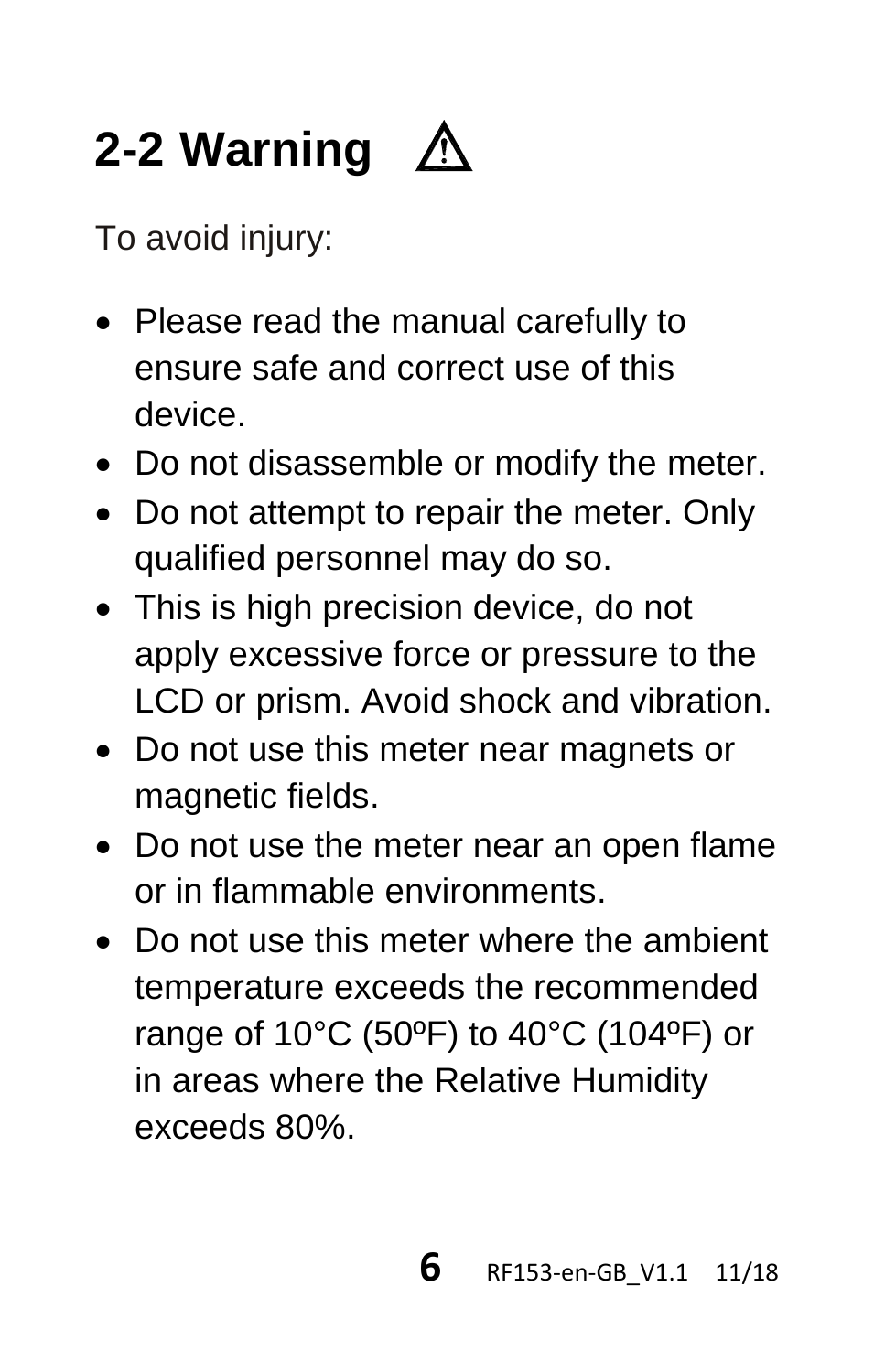- If the temperature of the liquid that you wish to measure is extreme, allow it to settle to a workable temperature before use.
- Do not use metal tools when sampling. Metals can damage the prism surface.
- The prisms are coated for protection; do not use acetone to clean the prism, as this will harm the coating.
- After use, please follow the user manual instructions for cleaning the prism. Close the prism cover when storing.
- If the meter is to be stored for a long period, remove the battery and close the prism cover.
- Never use organic solvents for cleaning.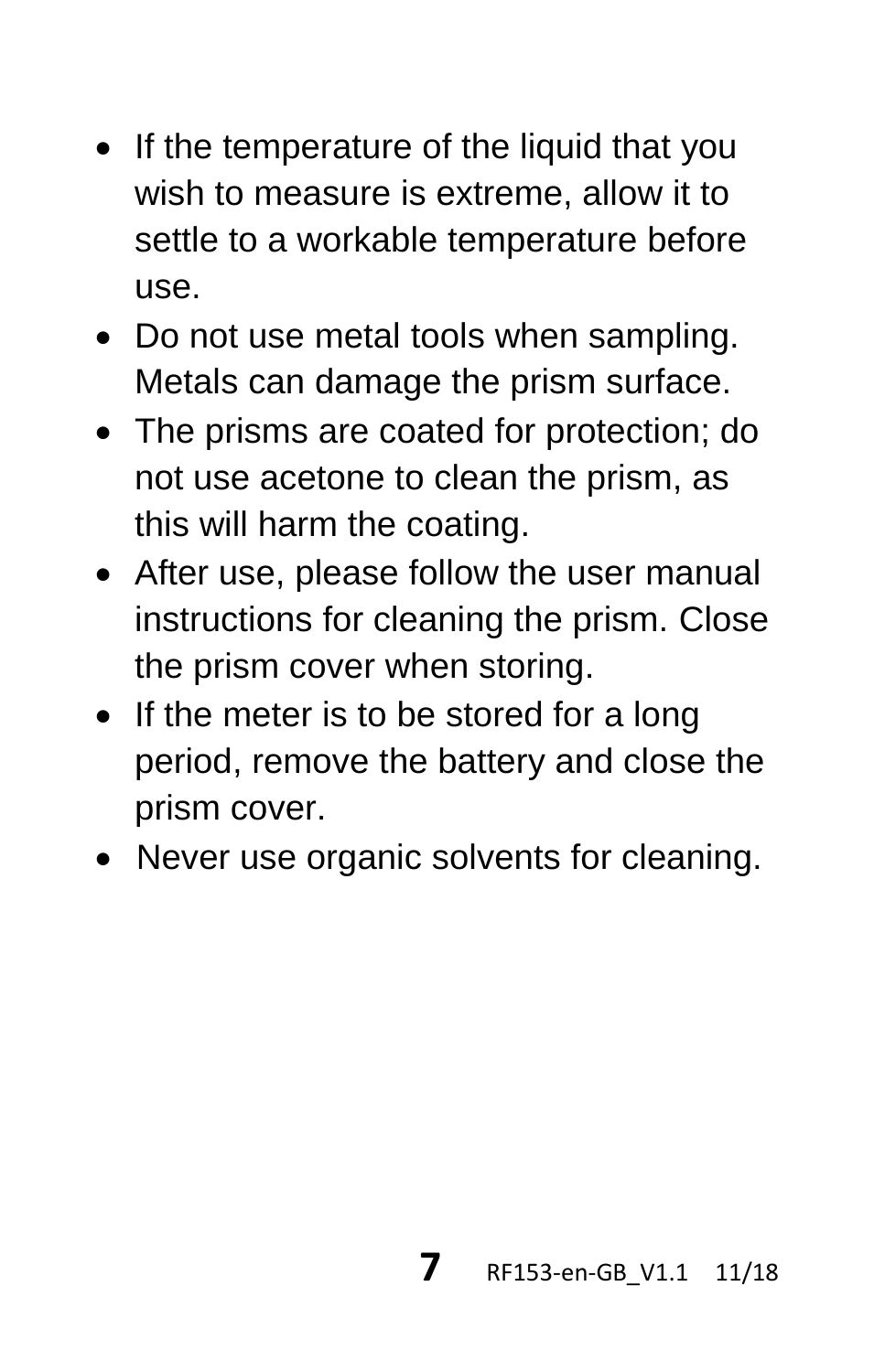## **3. Specifications**

| <b>Model</b>                                                      | Extech RF153                                                  |  |
|-------------------------------------------------------------------|---------------------------------------------------------------|--|
| <b>Sensor Element</b>                                             | Photodiode Array Detector                                     |  |
| Measurements                                                      | Brix %<br>Temperature (°C/°F)<br>Refractive index (RI)        |  |
| Ranges                                                            |                                                               |  |
| Brix %                                                            | $0.0 \sim 53.0\%$                                             |  |
| Water<br>$4 - 60^{\circ}$ C<br>$(39 - 140^{\circ}F)$              | (10~40°C [50~104°F]<br>Automatic Temperature<br>Compensation) |  |
| <b>RI</b><br>Water<br>$4 - 60^{\circ}$ C<br>$(39 - 140^{\circ}F)$ | 1.3301~1.4374                                                 |  |
| Temperature                                                       | $4.0 \sim 60.0$ °C (39.0 $\sim$ 140.0°F)                      |  |
| Accuracy                                                          | Brix ±0.2%                                                    |  |
| (Water<br>73.4ºF/23ºC)                                            | Temperature ±1°C(°F)<br>RI ±0.0003                            |  |
| Resolution                                                        | Brix: 0.1%<br>Temperature: 0.1°C(°F)<br>RI: 0.0001            |  |
| Operating                                                         | $10\!\sim\!40^{\circ}\text{C}$ (50 $\sim$ 104°F)              |  |
| conditions                                                        | < 80% RH                                                      |  |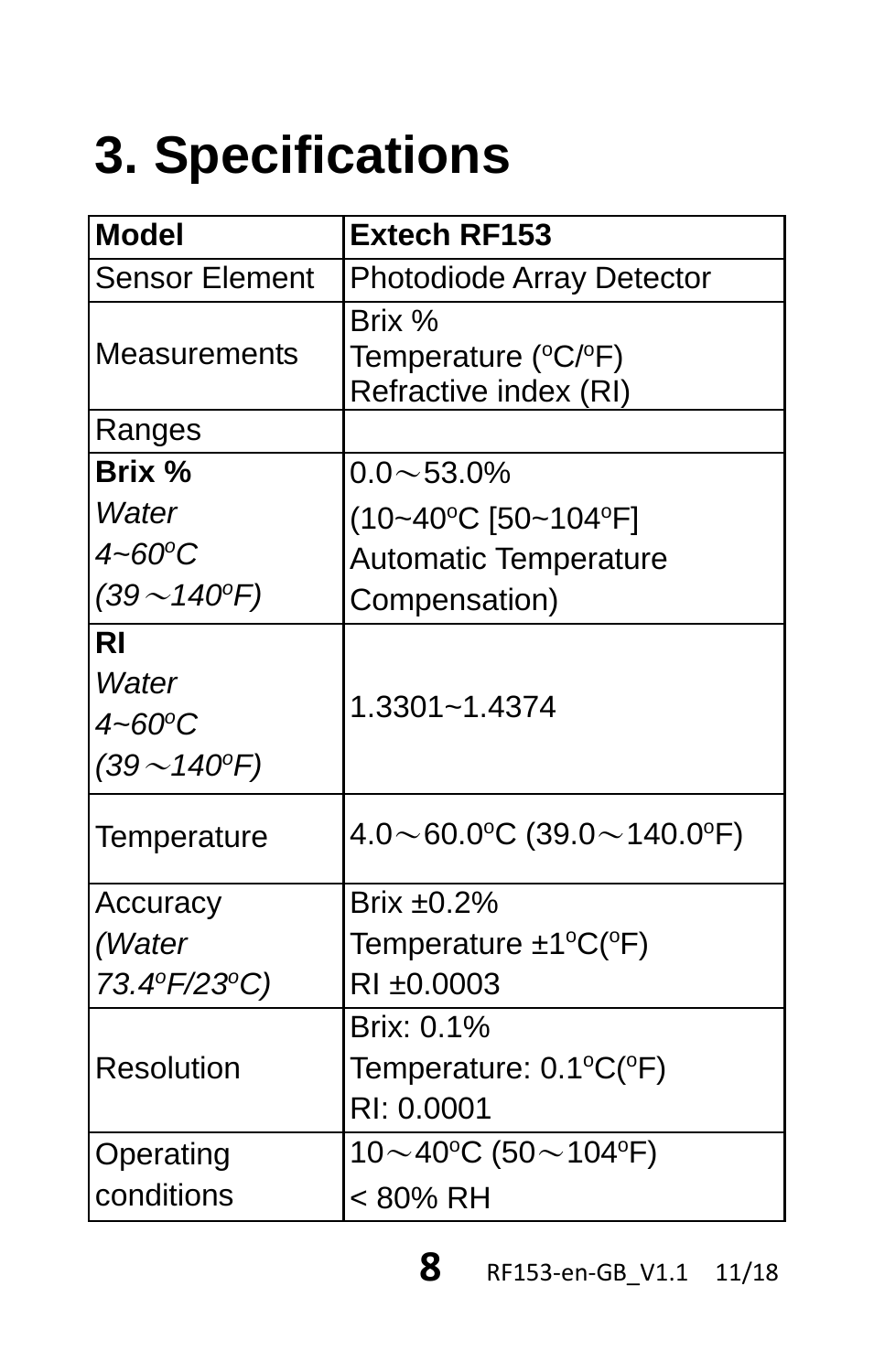| $\sqrt{0}$ ~ 50°C (32 ~ 122°F)  |  |  |
|---------------------------------|--|--|
| < 80% RH                        |  |  |
| 3 seconds                       |  |  |
| IP65 splash/dust-proof          |  |  |
| Freezes displayed reading       |  |  |
| Four levels                     |  |  |
|                                 |  |  |
| 10 storage locations            |  |  |
| Zeros the display               |  |  |
| 2 minutes (approximately)       |  |  |
| 2 x 'AAA' batteries             |  |  |
| $113 \times 60 \times 38$ mm    |  |  |
| $(4.4 \times 2.4 \times 1.5)$   |  |  |
| 120g (4.23 oz.) without battery |  |  |
| Wrist strap, pouch, 2xAAA       |  |  |
| batteries, and user manual      |  |  |
|                                 |  |  |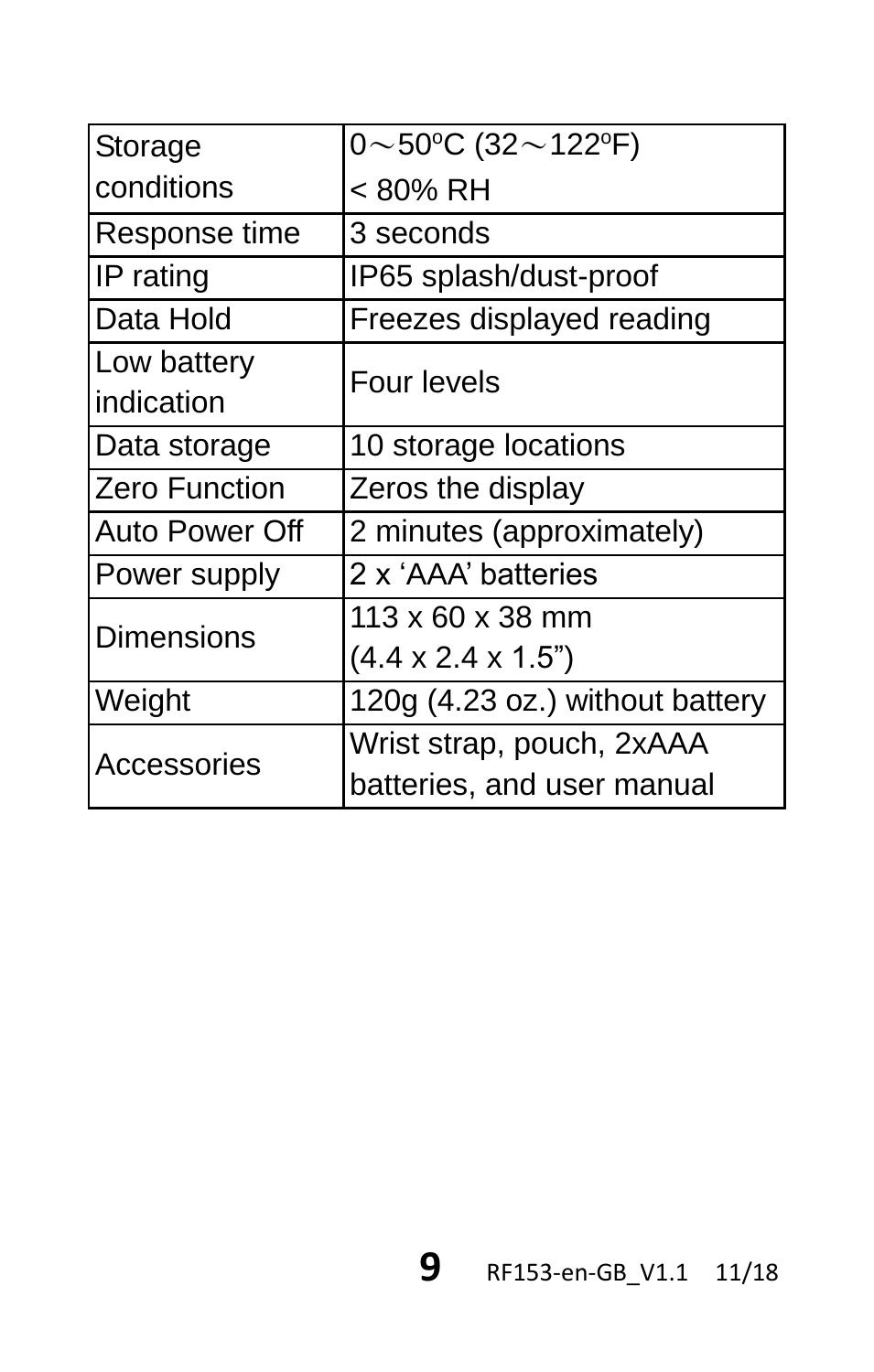## **4. Product Descriptions**

## **4-1 Meter Description**



- 1. Prism Cover
- 2. Prism
- 3. Measure (short press) / Zero (long press) / Scroll up button (short presses in Memory mode only)
- 4. Power ON/OFF (long press) / RCL (short press to select Memory mode)
- 5. Unit button (short press for RI/BRIX; long press for temperature units)
- 6. LCD display
- 7. Battery cover
- 8. Battery compartment secure screw

#### **10** RF153-en-GB\_V1.1 11/18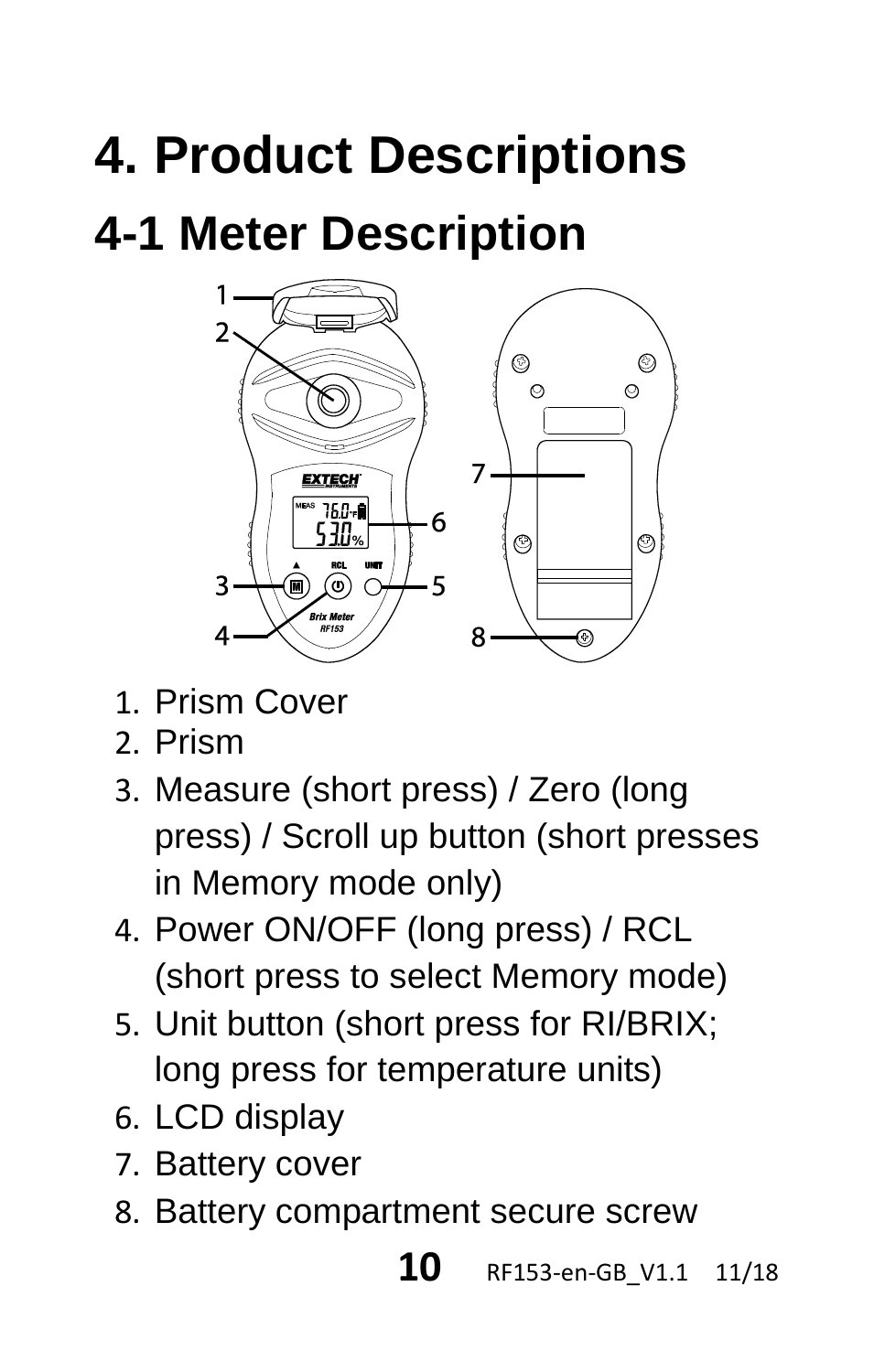## **4-2 LCD Description**



- 1. Temperature reading
- 2. Measurement mode
- 3. Zero function
- 4. Brix% or RI reading
- 5. Temperature units
- 6. Battery status
- 7. Refractive index mode
- 8. Brix% mode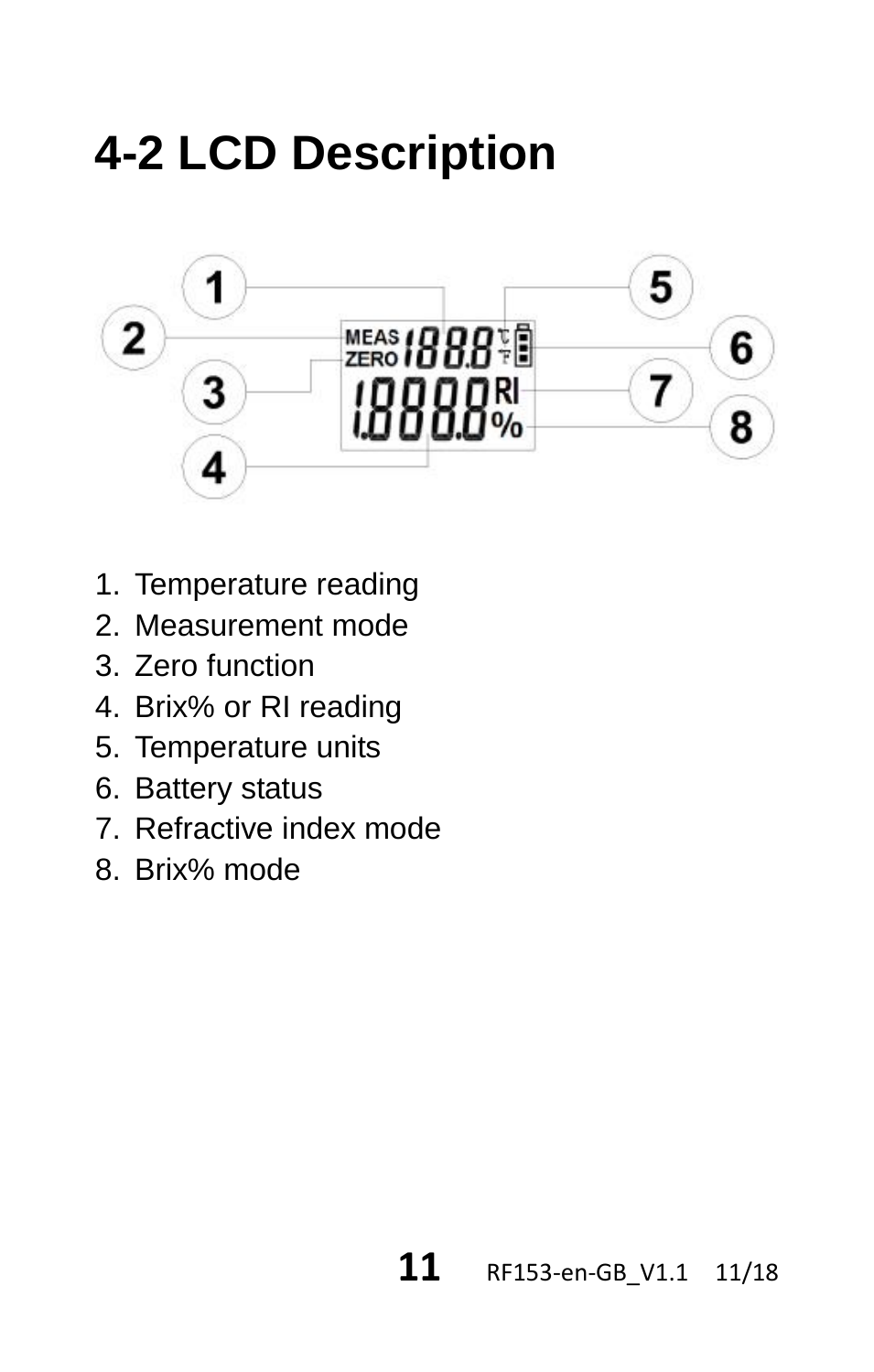## **5. Operation**

## **5-1 Main Functions**

### **Power ON**/**OFF**

Long press  $\circledcirc$  to turn the meter on. All display symbols will appear for 2 seconds. After power-on, the meter will show the ambient temperature along with dashes in the main reading area. Long press  $\mathfrak{O}$  to turn the meter off.



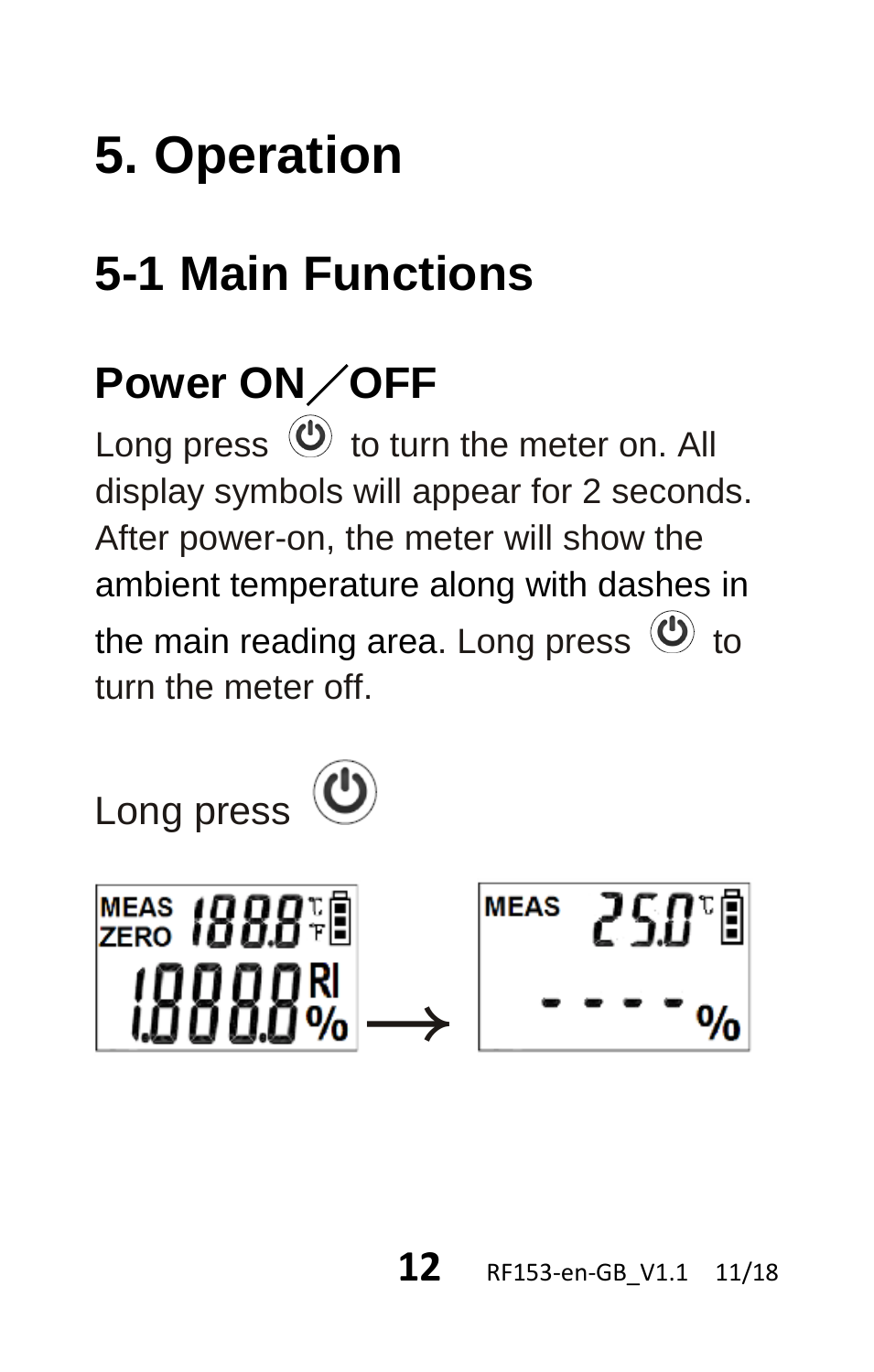### **Select Measurement Units**

Short press **UNIT** to select Brix unit (%) or RI (refractive index). Long press **UNIT** to select the temperature units ( $\rm{°C/°F}$ ).

### **Adding a sample to the prism**

- 1. Use a dust-free cloth to wipe (gently) the prism surface.
- 2. Use a non-metallic spoon or dropper to place the sample on the prism (0.3 ml, approximately), to begin measuring. As shown below.



#### **Replacing a sample**

1. Incline 45 degrees to allow the measured sample to spill out along the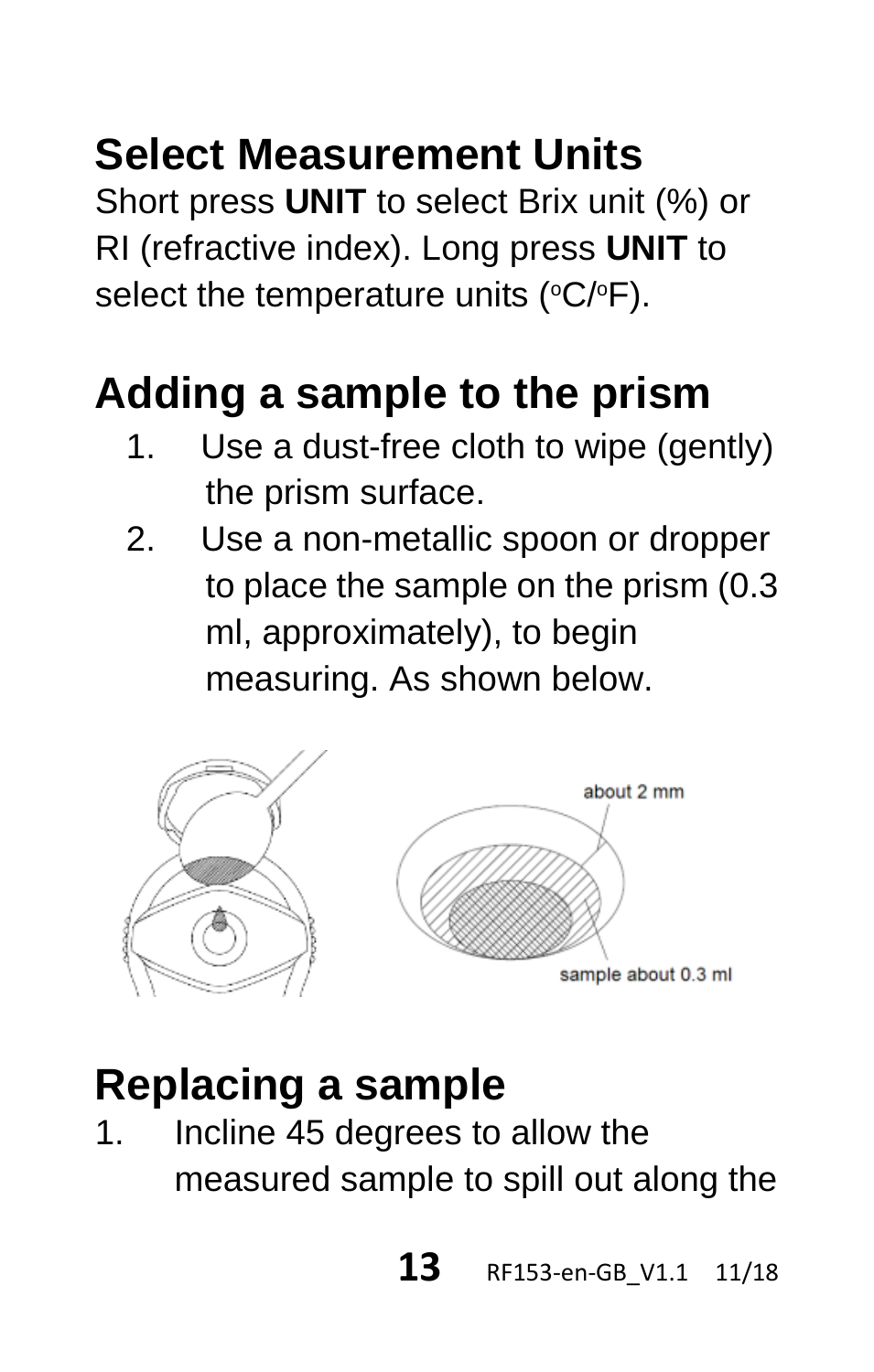grooves. As shown below.

- 2. Use water to flush the prism surface.
- 3. Use a dust-free cloth to wipe the prism surface.



#### **Auto Measurements**

After placing the measurement liquid on the prism, close the prism cover to start measuring. The measurement result will display on the LCD and save to memory automatically (see Section 5-2). If **ERR** is shown, an error has occurred, refer to Section 5-3-2.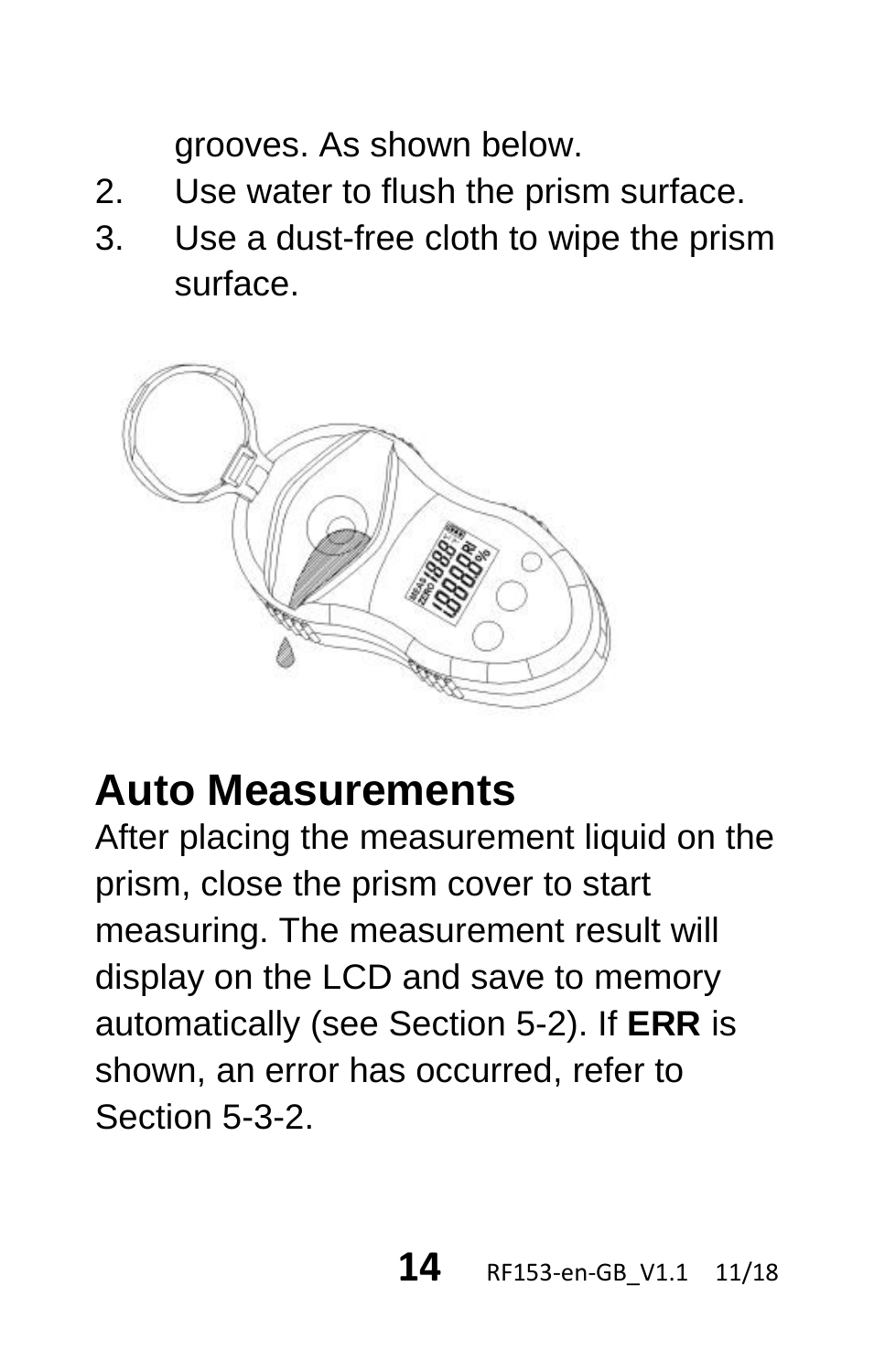### **Manual Measurements**

After placing the measurement liquid, press **M** to start measuring. The measurement result will display on the LCD and save to memory automatically (see Section 5-2). If **ERR** is displayed, an error has occurred, please refer to Section 5-3-2.

Press **M**

| ここり間<br>MEAS | $r =$ | 内蘭<br><b>MEAS</b><br>$- - -$ | <b>NEAS</b><br>130°N |
|--------------|-------|------------------------------|----------------------|
|              | ---   |                              | INN.                 |

### **Zero Calibration**

Placed distilled or tap water on the prism, long press **M** to access the zero function.

#### Long press **M**

 $ZERO$   $- - \frac{1}{2}$  $\cdots$ <sup>T</sup> $\left[ \begin{array}{c} \mathbf{z} \\ \mathbf{z} \\ \mathbf{z} \end{array} \right]$   $\left[ \begin{array}{c} \mathbf{z} \\ \mathbf{z} \\ \mathbf{z} \end{array} \right]$   $\left[ \begin{array}{c} \mathbf{z} \\ \mathbf{z} \\ \mathbf{z} \end{array} \right]$  $n_n$  $\cdots \rightarrow \rightarrow \rightarrow \rightarrow \rightarrow \rightarrow \rightarrow \rightarrow \rightarrow$ 

- Perform a zero calibration before each use.
- Temperature of distilled/tap water should equal ambient temperature.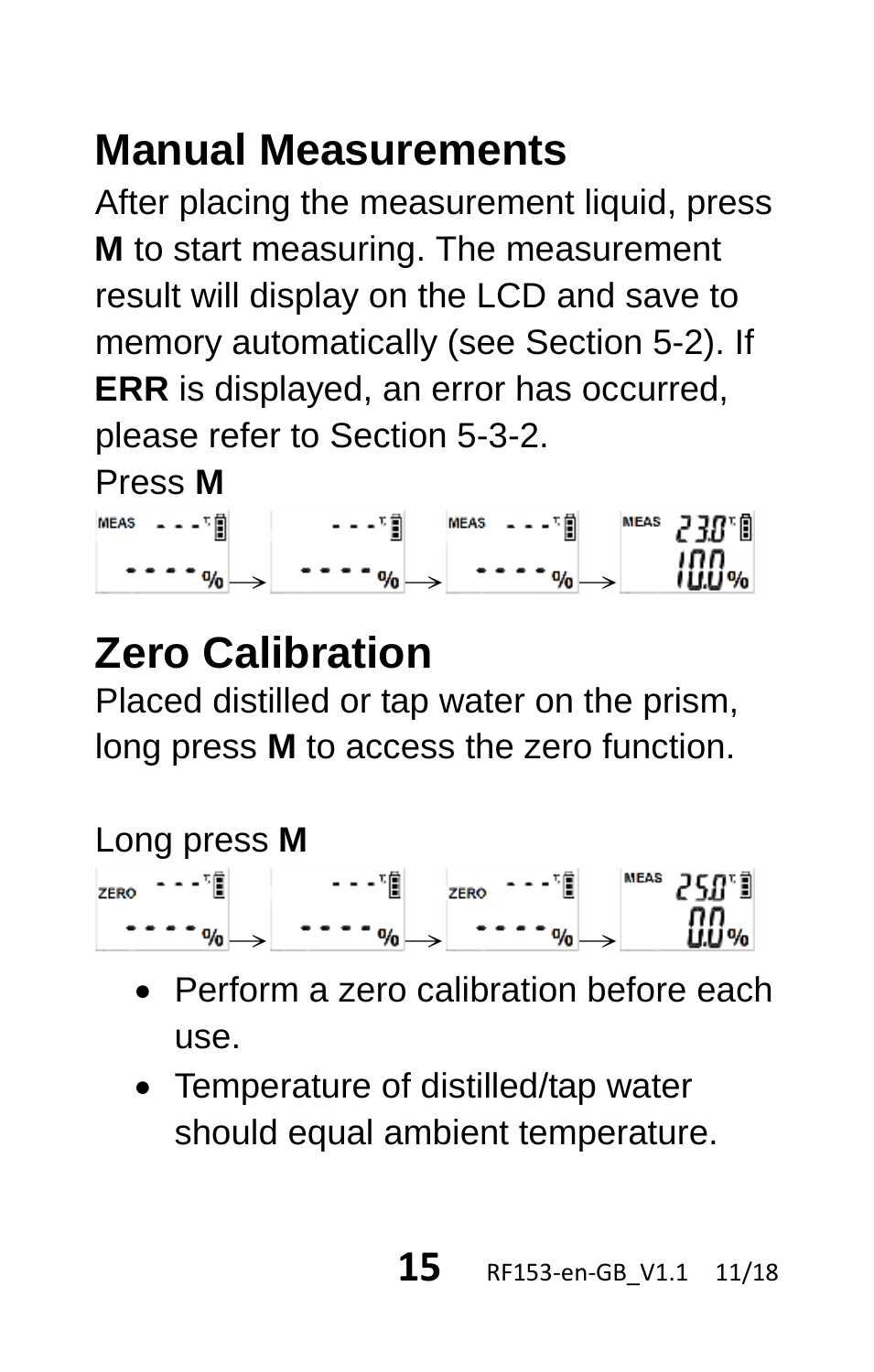### **5-2 Memory/Measurement modes**

### **Mode selection**

Short press **RCL** to switch between the Measurement mode and the Memory mode.

### **Memory Mode**

When you access the Memory datalogger mode, "dat #" flashes before showing the stored readings.

Short press **RCL** → →

Use the  $\triangle$  button to scroll through the stored readings.

#### **Measurement Mode**

When you select the Measurement mode, dashes will display on the LCD screen.<br>  $\frac{1}{\sqrt{5}}$  750°

Short press **RCL** → L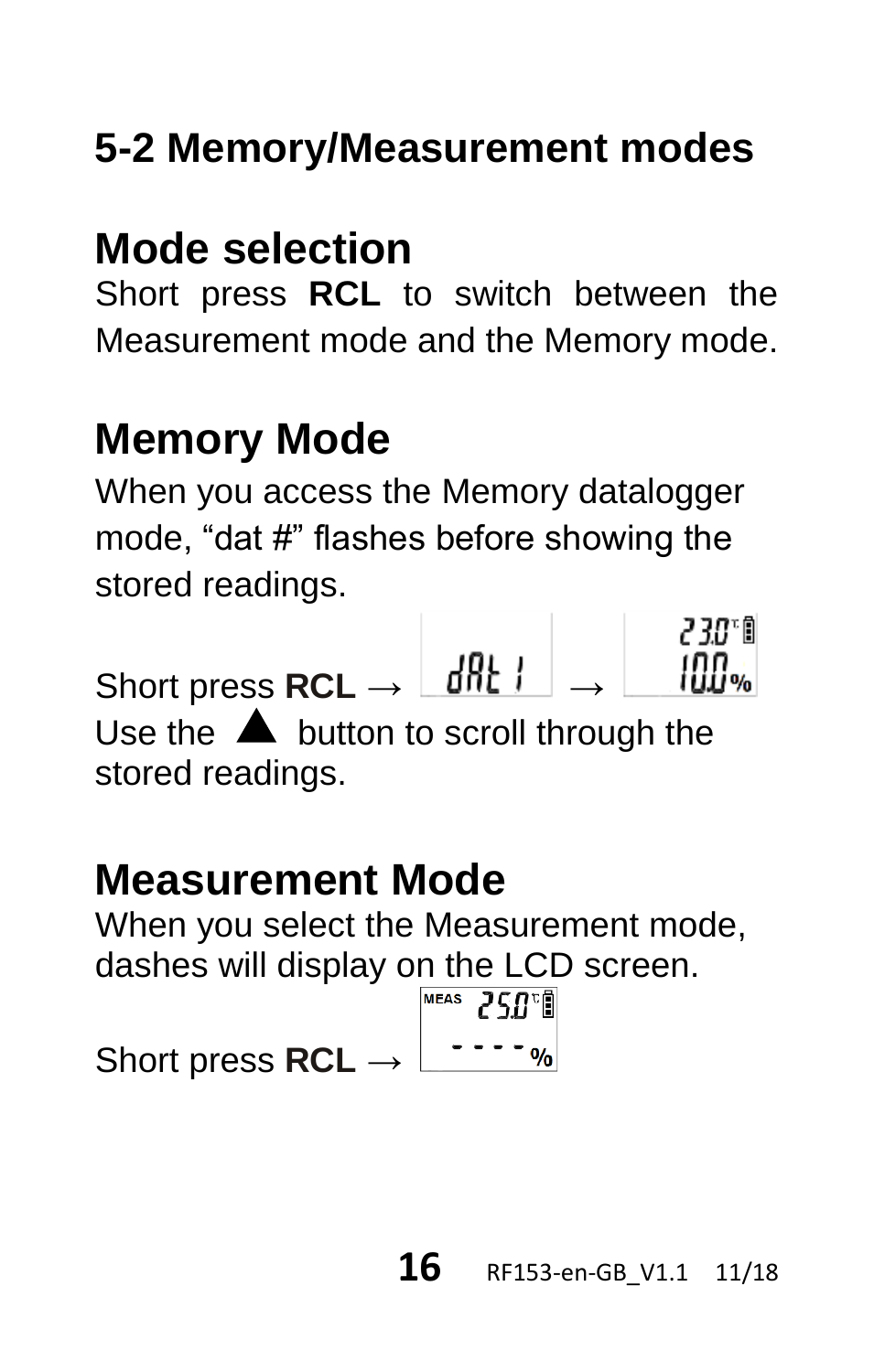### **View Stored Readings**

In Memory mode, short press  $\blacktriangle$  to step through up to 10 logged readings in sequence.



If a memory location is empty, the LCD will display dashes for Temperature and Brix.

### **Clear Stored Readings**

To clear all stored readings: In Memory mode, long press **M** until "CLr DATA" flashes once and then returns to "dat 1"



 **17** RF153-en-GB\_V1.1 11/18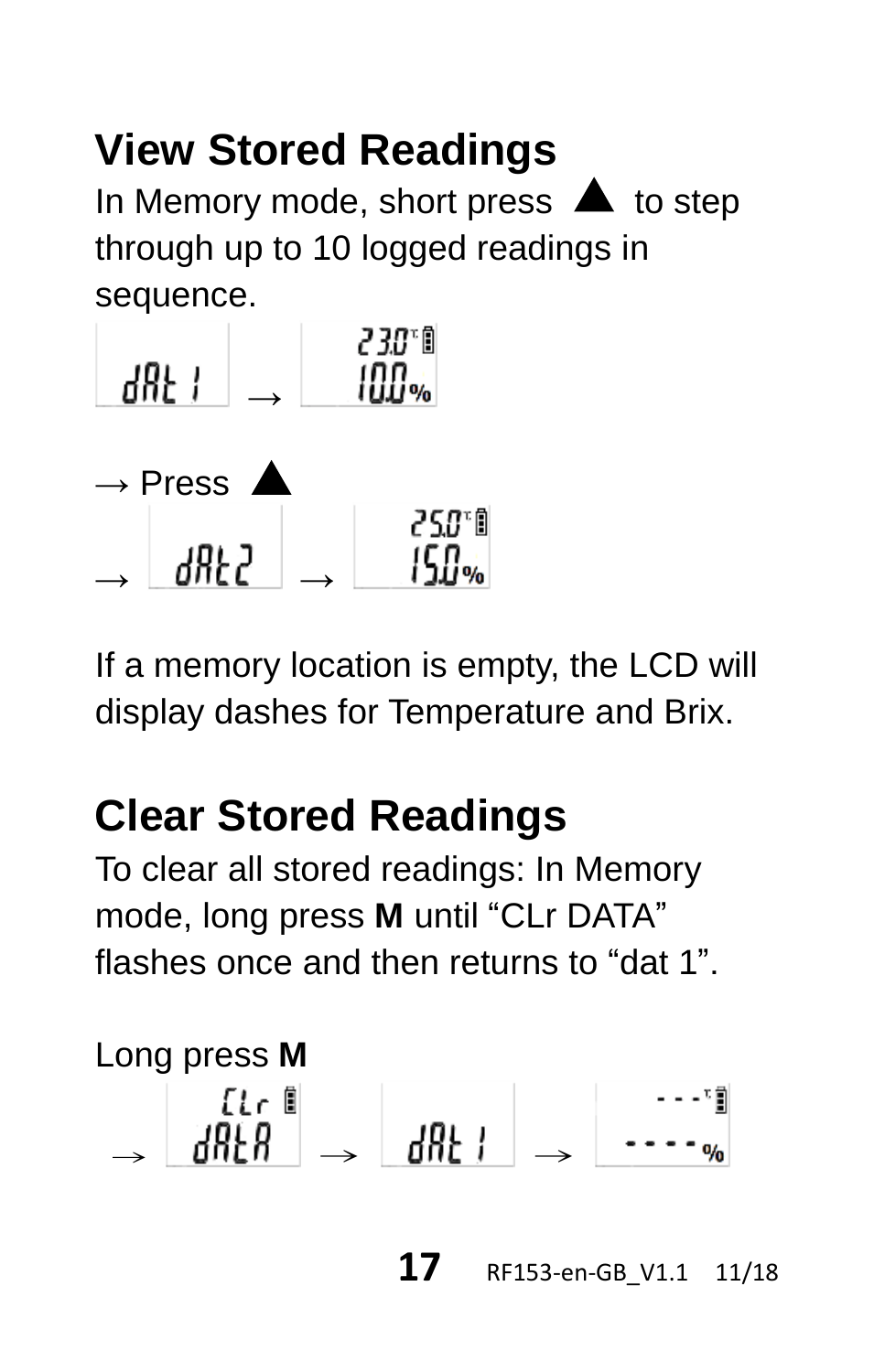## **5-3 LCD icons and alerts**

### **5-3-1 Hi/Lo Alerts**

The Hi or Lo Alert will appear under these conditions:

• When ambient or sample temperature is >40°C (104°F) or <10°C (50°F). The temperature units will also flash. The Brix reading will still display but the accuracy will not be optimum; use for reference only.

| MEAS | 58°N  | <b>MEAS</b> | A<br>ςп | <b>NEAS</b> | 150 A |
|------|-------|-------------|---------|-------------|-------|
|      | 150ac |             | $150 -$ |             | 15.O% |

• When the Brix or RI reading is out of range. (Brix >53% or <0%) MEAS  $230$ <sup>T</sup>  $-la - w_0$ 

Note: When the Brix of the sample reads low, perform a zero calibration (see Section 5-1).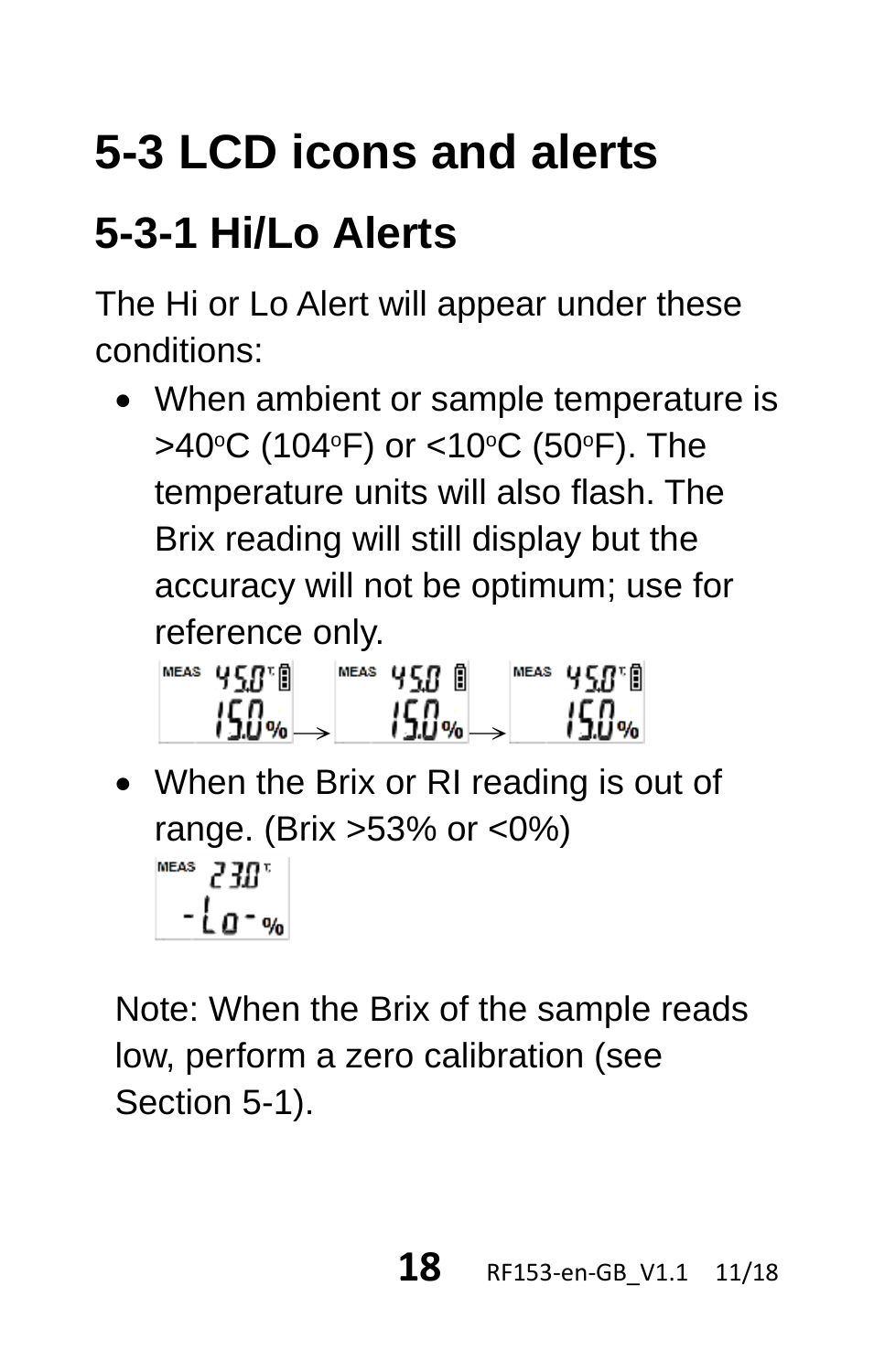# **5-3-2 Error Messages**

 $frac$ 

**Error 1**: Prism Cover Error

During a measurement, the prism cover was opened/closed, or the ambient light was too strong. Close cover and try again.



#### **Error 2: No Water Error**

There is no water or there is an insufficient amount of sample on the prism surface to perform a measurement.

$$
\begin{array}{c|c}\n\text{Meas} & H & \text{if } \text{Meas} & \text{To} \\
\hline\n\text{For } 3\% & \text{For } 3\% \\
\end{array}
$$

**Error 3: Temperature Over Range**

When the sample temperature (measured on the prism surface) is out of range, the accuracy will not be optimum (< 4°C [39.2°F] or  $> 60^{\circ}$ C [140 $^{\circ}$ F]).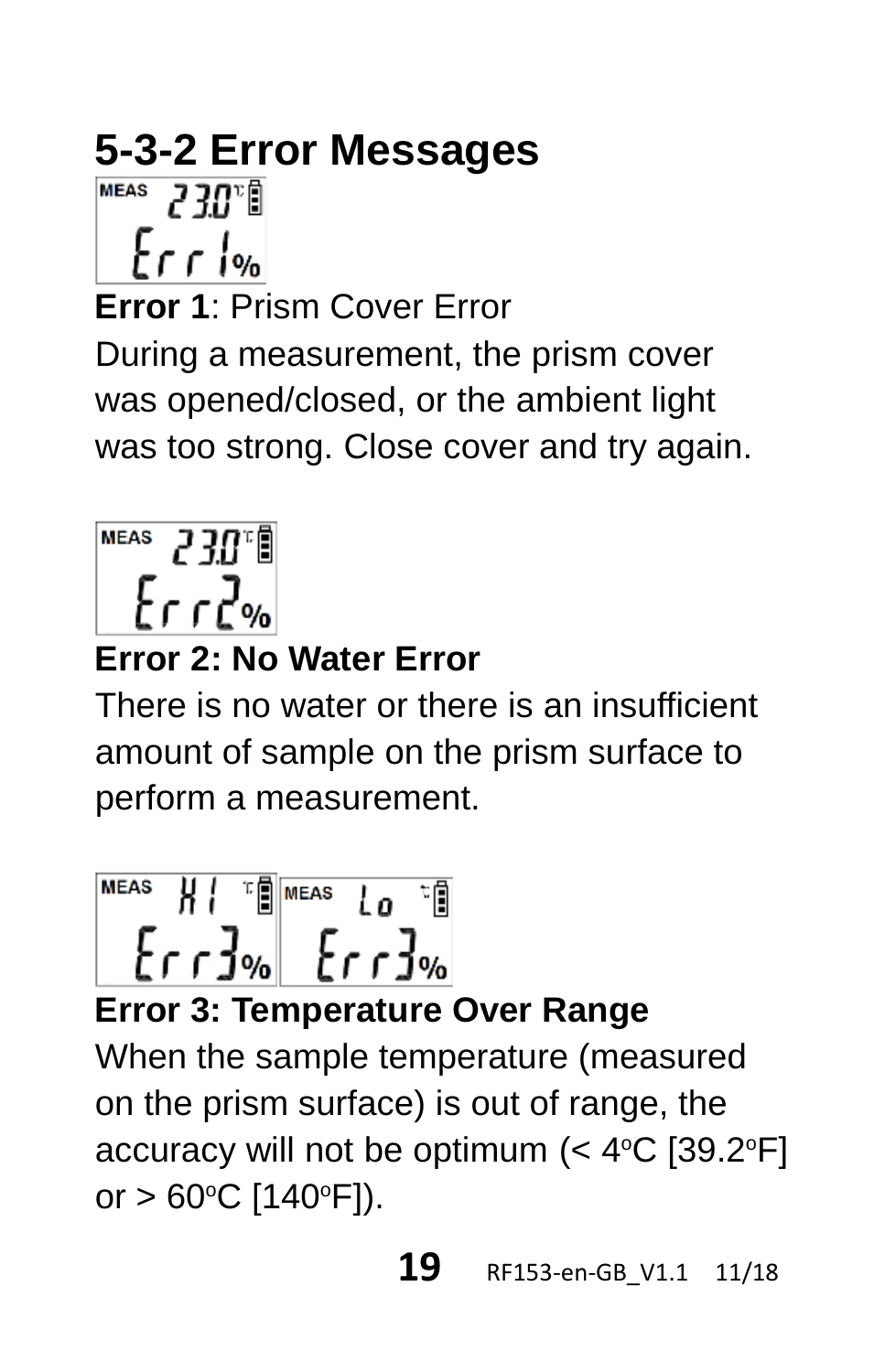Note that measurement data is not automatically stored when an error message is showing. Contact Extech if an error is persistent and does not clear.

## **6. Maintenance**

## **Cleaning the prism**

Clean the prism surface immediately after each measurement.

- 1. Use a cotton swab dipped in quality alcohol (over 99%) and wipe in concentric circles; avoid using acetone.
- 2. Use a dust-free cloth to wipe the surface after using the alcohol.
- 3. Store in a dry and shaded area.

### **Cleaning the housing**

Clean with soap and water using a damp sponge or soft cloth.

### **Maintenance Notes**

Do not use organic solvents to clean the meter. Remove the batteries when storing the meter. Close the prism cover when not in use.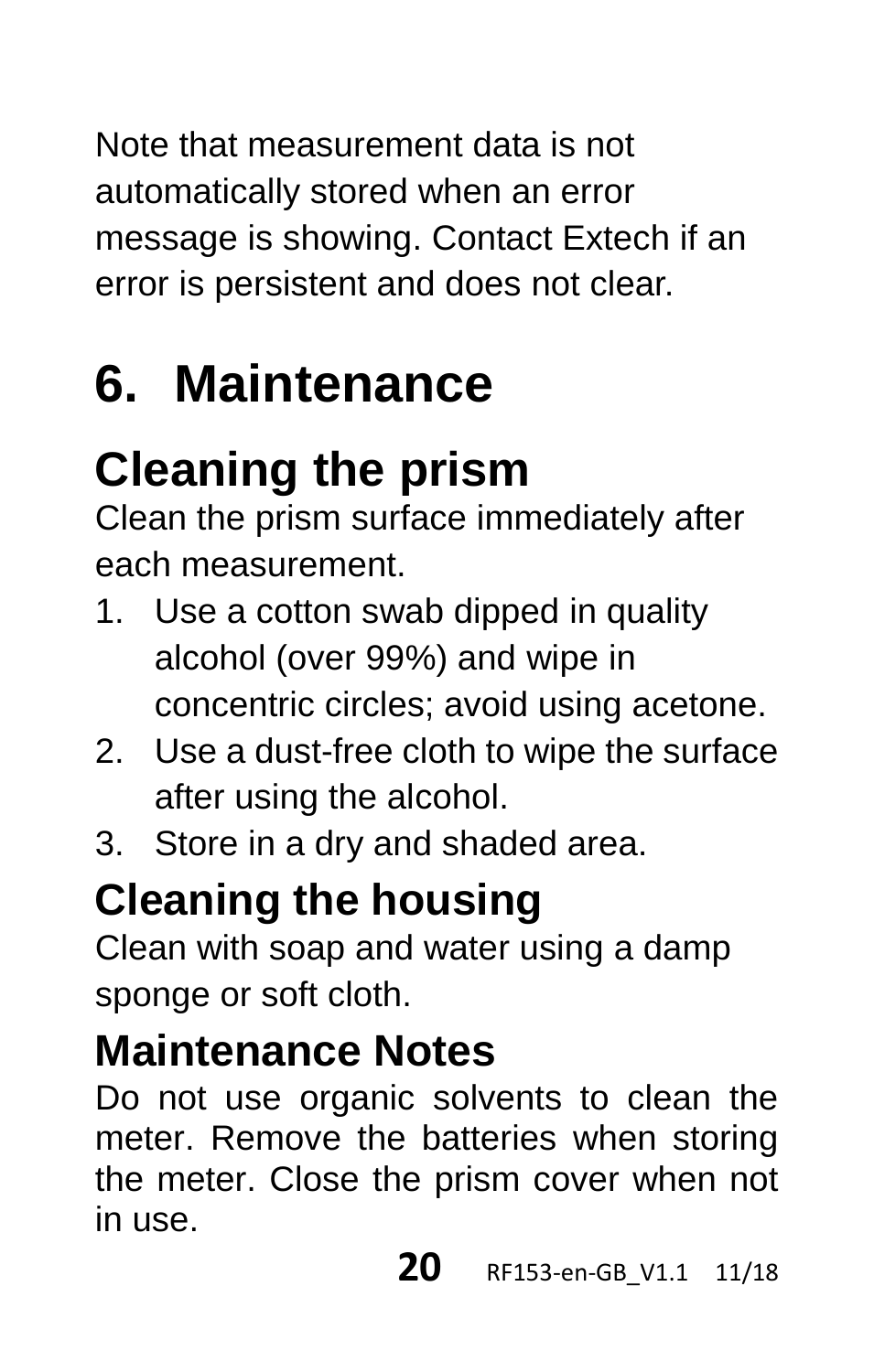### **Battery Replacement**

Two 'AAA' batteries power the meter. When the  $\Box$  symbol flashes, replace the batteries.

- 1. Turn the meter off
- 2. Open the rear battery cover as shown in the diagrams below
- 3. Replace the batteries observing correct polarity
- 4. Close the battery cover
- 5. Fasten the compartment before use



**CAUTION**: Close the cover tightly in order to prevent liquid ingress